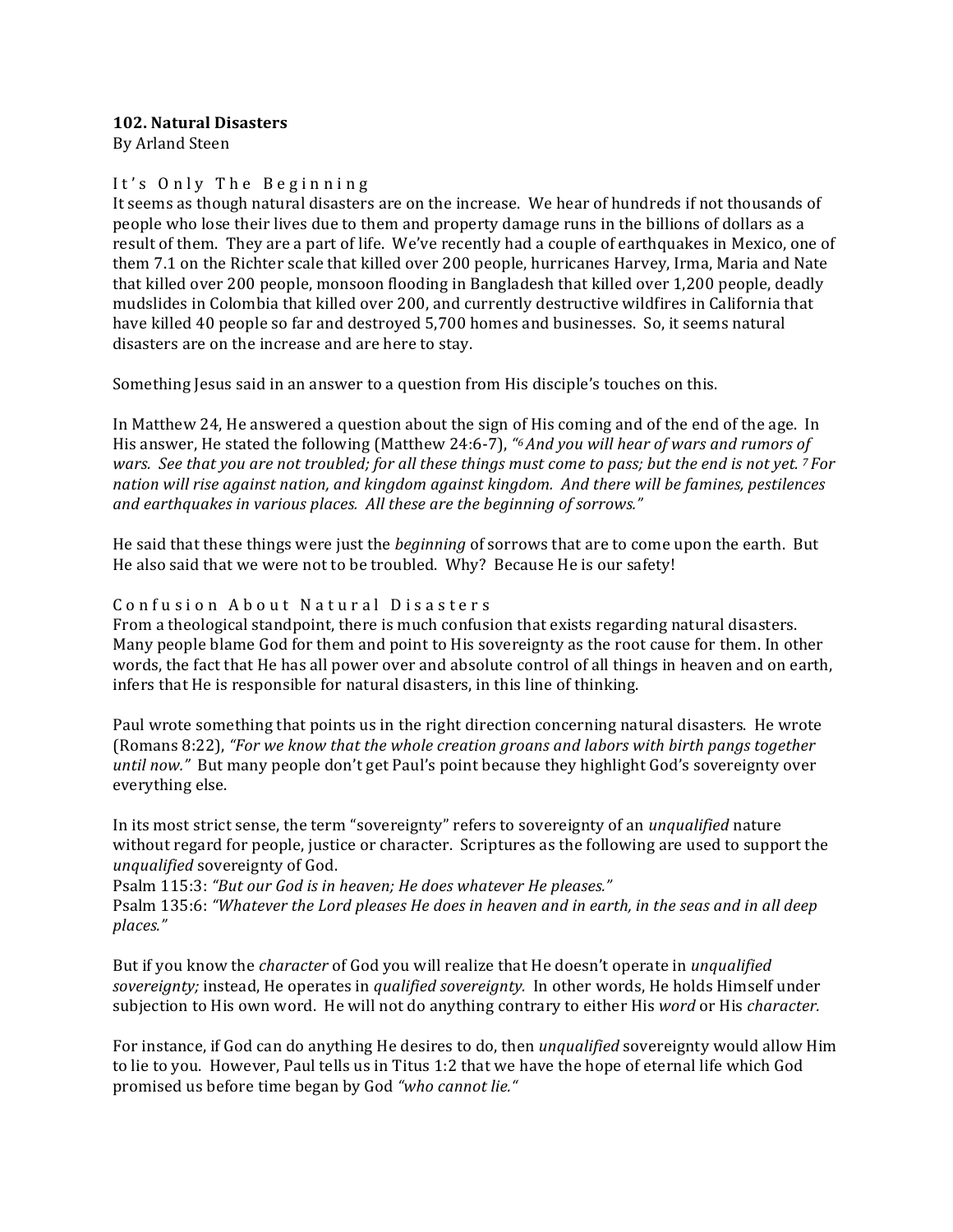The reference for that verse goes back to Numbers 23 when Balak, king of the Moabites, tried to get Balaam to curse the Israelites three times. When he tried to do this the second time Balaam said (Numbers 23:19), "God is not a man that He should lie, nor a son of man that He should repent. Has *He said and will He not do? Or has He spoken and will He not make it good?"* So from these verses we see that God has qualified His ability and will not allow Himself to lie.

Likewise, God limits His ability regarding natural disasters. The New Testament writer James lends his pen to this understanding of God's sovereignty. He writes (James 1:17), *"Every good gift and every perfect gift is from above, and comes down from the Father of lights, with whom there is no* variation or shadow of turning." The Authorized Standard Version puts it this way: "with whom can *be no variation.*" He seems to be saying that God gives us good and perfect gifts and that He doesn't deviate from that by sometimes sending us bad and imperfect gifts.

Why Natural Disasters Occur Natural disasters do not take place because of God's sovereignty but because the earth is in chaos.

Referring back to Paul's writing in Romans 8, he wrote this (Romans 8:20), "For the creation was subjected to futility."

The Twentieth Century NT translates futility "*imperfection*" and the Berkeley Version translates it *"the bondage of transitoriness."* The New English Bible translates it this way, "It was made the victim of frustration, not by its own choice, but because of him who made it so; yet always there was hope *because* the universe itself is to be freed from the shackles of mortality and enter upon the liberty and splendor of the children of God. Up to the present, we know, the whole created universe groans in all *its parts as if in the pangs of childbirth.*" And Moffatt translates it this way, "the entire creation sighs *and throbs with pain."*

These translators describe earth as being in futility, imperfect, in bondage, as a victim of frustration and throbbing with pain. In other words, earth doesn't work as it was when first created by God.

## When Earth Changed

When was the earth subjected to this? I would submit it was subjected to this in two stages. The first stage was when Adam rebelled against God and sin was introduced into this world. From Scripture we know that:

• Water was located in two places – above and below our present firmament

Genesis paints a picture of our earth prior to Adam's rebellion against God. Here it is from Genesis 1:6-8, "<sup>6</sup> Then God said, "Let there be a firmament in the midst of the waters, and let it divide the waters from the waters." <sup>7</sup> Thus God made the firmament, and divided the waters *which* were under the firmament from the waters which were above the firmament; and it was so. <sup>8</sup> And God called the firmament Heaven. So the evening and the morning were the second day.

This lets us know that water was located in two places - above our present firmament and below it. Here's a brief excerpt from author Henry Morris that paints a picture of this: "These waters apparently existed in the form of a great vapor canopy around the earth .... Quite invisible .... But would have a profound effect on climate ... the most immediate and obvious of these would be to cause a uniformly warm and temperate climate around the earth. Such water vapor as is present in the atmosphere today has this special effect of regulating the earth's temperature .... the inferred antediluvian vapor envelope would have produced this result in much greater degree, with a larger percentage of the sun's incoming radiant energy being absorbed and retained and uniformly distributed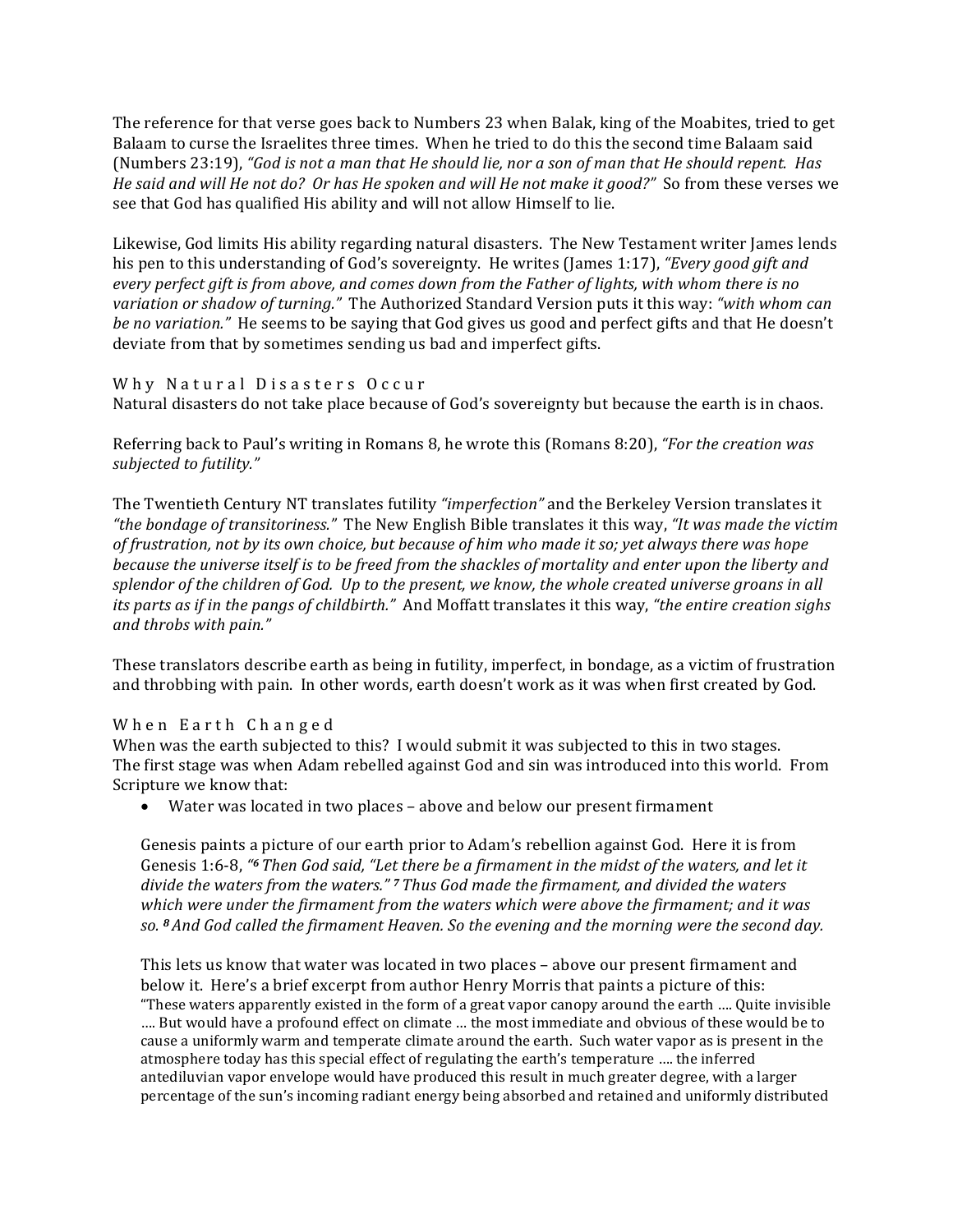over the earth than at present. This effect, in turn, would largely inhibit the atmospheric circulations which characterize the present troposphere ... the constant battle of "fronts" would be mostly absent so that antediluvian climates were not only warm but also without violent windstorms."

(Henry Morris, The Genesis Flood, page 240)

• There was no rainfall before the flood in Noah's day which greatly reduced the issue of humidity

We know this from Genesis 2:5-6, "<sup>5</sup> before any plant of the field was in the earth and before any *herb* of the field had grown. For the Lord God had not caused it to rain on the earth, and there was no man to till the ground;  $6$  but a mist went up from the earth and watered the whole face of *the ground."*

• There was no geologic activity before the flood in Noah's day

When most people think of the worldwide flood in Noah's day, the first thing they think of is 40 days and 40 nights of torrential rainfall. But the *first* recorded event of the flood wasn't rainfall – it was geologic activity – an earthquake – the biggest ever that affected all the fountains of the deep. Genesis 7:11 reads, "In the six hundredth year of Noah's life, in the second month, the seventeenth day of the month, on that day all the fountains of the great deep were broken up and the windows of *heaven* were opened." The earthquake is mentioned first and the rain second.

This brings us to the second stage of when earth changed and it was during the global flood in Noah's day. Again, we turn to Henry Morris for a description of this event: "Presumably, great portions of the waters were entrapped below the crust and in pockets within the crust during the first three days of Creation .... And were in large measure imprisoned during the antediluvian period, perhaps steadily building up temperatures and pressures until, finally, the crust gave way at some point of weakness. Yielding of the crust at even one point, with resultant escape of magmas and water or steam would then lead to earth movements causing further fractures until, as the Scriptures so graphically portray, "the same day were all the fountains of the great deep broken up." Truly this was a giant catastrophe, beside which the explosion of the largest hydrogen bomb or of hundreds of such bombs becomes insignificant!"

(Henry Morris, The Genesis Flood, page 243)

Geologically speaking this is the most impacting even that has ever taken place on our planet to date. Consider 3 consequences:

- 1. The tremendous erosion that resulted from 40 days and nights of continual rainfall. This torrential downpour was the starting point of the combined processes of raindrop impact, sheet and gully erosion that excavated and transported immense quantities of earth and rock.
- 2. The unparalleled increase of the water level on earth.

The water on earth covered *all* the mountains *all over* the earth by a minimum of 22 feet. According to the American Meteorological Society if all the water in our present atmosphere were suddenly precipitated, it would cover the ground to an average depth of less than 2 inches.

3. The resulting enlarged ocean basins.